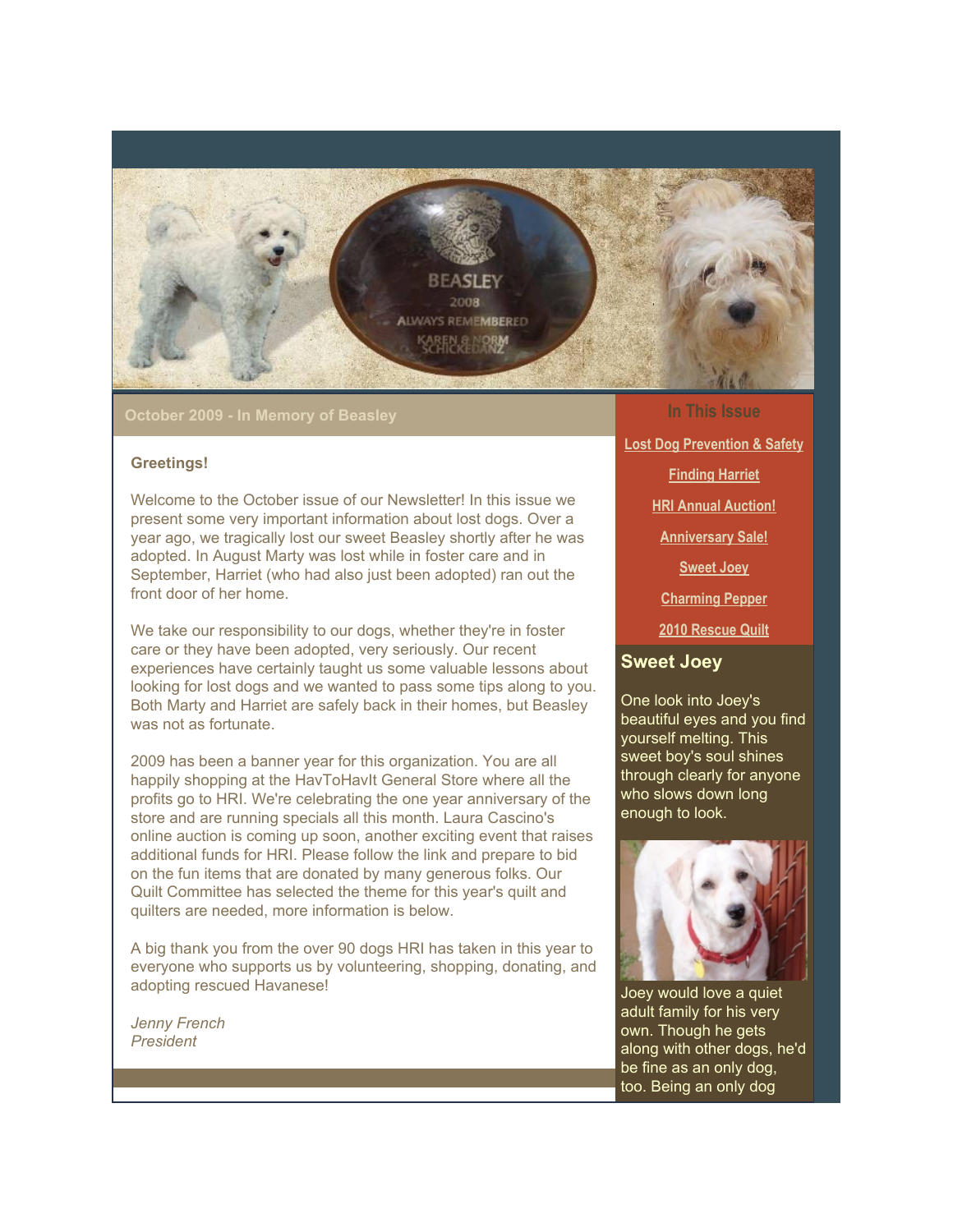## Lost Dog Prevention and Safety **The answer?** *At least one.*

#### **The question?** *How many barriers are between the pets in my house and the door to the outside?*

The need for barriers was brought to light three times at this summer's end. In little more than three week's time, three Havanese, either in foster care or adopted through HRI, managed to slip past their family or pet sitters.

The first, Marty, spent 10 days on his own in a very urban area. Moving from one community to another, he kept the few volunteers on the ground searching for him very busy. The HRI dog wrangler, Karen Grant, kept on top of things, contacting each of the



police departments and animal control in the various communities.

The second Havanese, Harriet, escaped one night from her home and had both her family members and her former foster mom out searching for her the very night she was lost. Harriet was safely found 4 days later. Read Harriet's story, as told by her forever mom, Gisela Peters below.



The third Havanese, Henry, slipped out of the car of his pet sitter and was found within minutes. A call from AKC CAR notified HRI that Henry was found even before we knew he was lost!

It can happen in the best of homes. You think the door is closed and the dog slips out. Marty and Harriet each took advantage of a door without an additional barrier. It's always safest to have either a baby gate or an ex-pen set up to create a barrier between the outside door and the pets we want to

keep safely inside.

Henry left the car through an open hatchback, reminding us all of the importance of securing our dogs in the car be it with a doggie seatbelt or a crate. Many dogs each year are lost, injured, or killed when they leave the vehicle after an accident. Securing a dog increases the chance that he will survive an accident and reduces

#### would give him a chance to be the center of attention.

Joey is house-trained. He has a doggie door in his foster home. He uses this quite reliably. Joey will need a little work in his adoptive home if he doesn't have a doggie door there. He loves attention and treats, and knowing that he's made someone happy. He's sure to learn quickly in his new home just as he has in his foster home.

Joey is crate-trained. He gets a treat every time he goes inside so he has very positive associations with it.

If you've been looking for a sweet Havanese to share your life with, Joey might be just the dog for you. Please go to our [website](http://rs6.net/tn.jsp?et=1102773275072&s=2126&e=001UlUg5NMTQzGaY2K65ku-8Sn5L04j6HujIlmaZ2iXW5S9ZTI0rRFPd9JUSIEytC_0ygRfJ2rq6lbGhbIrhCjhqyJnzlxAtxLJQsd9FzqhbL9vGj55it2S4WpvginJz-ub)

and to apply for adoption.

## **Charming Pepper**

Pepper took the AKC standard about Havanese, "...a small sturdy dog of immense charm" to heart. This little gal could run a charm school since she has so much to spare!

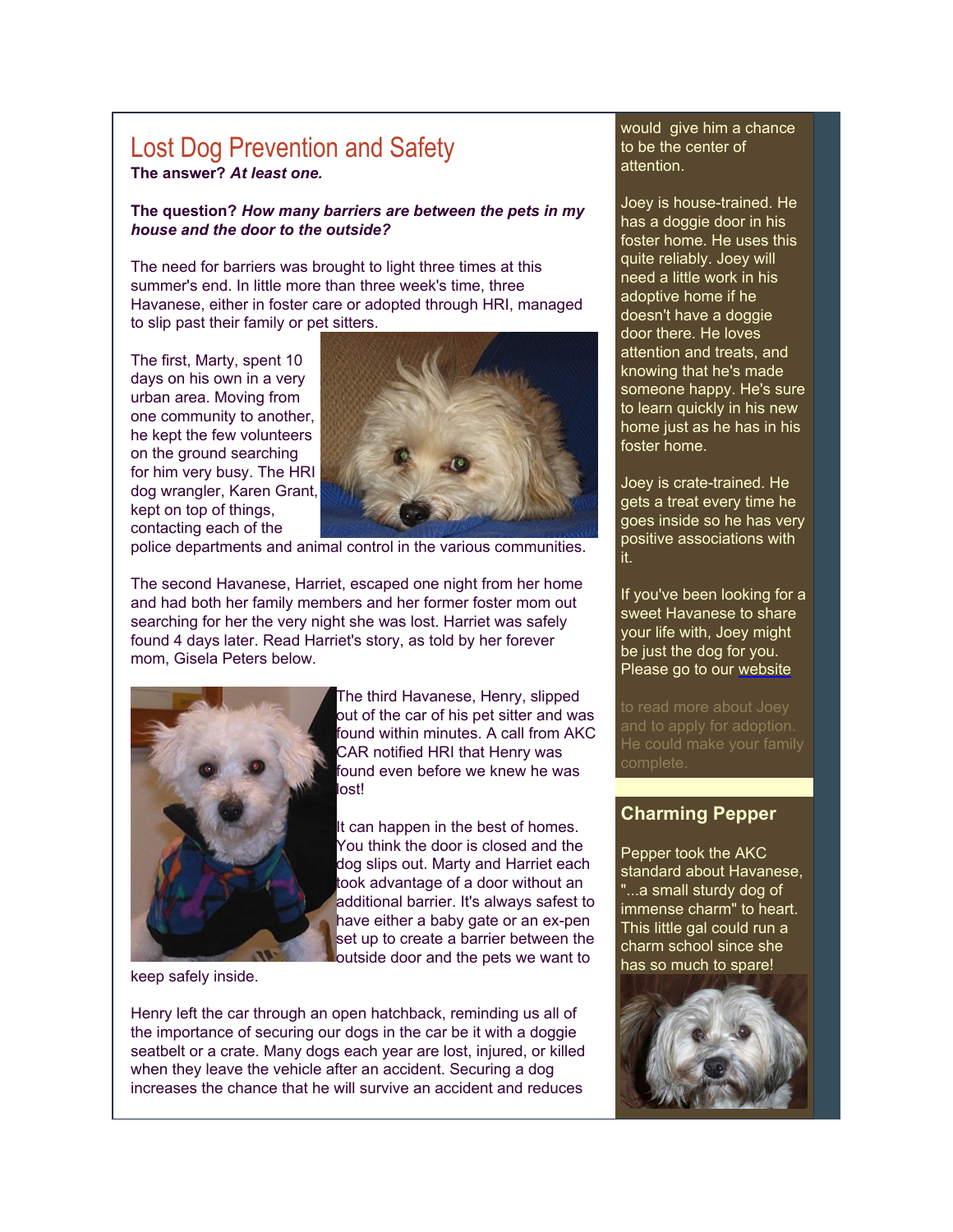significantly the opportunity for him to leave the vehicle without you.

Sometimes though, dogs can slip away even while we're walking them. How many of us have seen a dog back out of its collar? With a coated breed such as the Havanese, it is critical to check the fit of a collar or harness after grooming. A dog that has lost weight, such as my oldest dog, Tansy, can also suddenly slip out of a collar that's fit correctly for years. Being alert and making adjustments can mean the difference between a dog that is safe and one that is loose while you hold an ineffective leash.

Gates and inadequate fencing can provide another escape route for our pets. It is strongly encouraged that gates have a self-closure on them and that they be latched with a padlock or some other means to assure they can't be accidentally opened. Many people have reported their gate being left open by service or delivery personnel. Locking your gate can prevent such an accident. Also, the use of signage can warn those who must use the gate that dogs are present.

Checking for holes in fencing or loose fitting boards or panels can increase your pet's safety. With various foster dogs of different sizes in my home, my eyes roam my fence frequently. Is there some place a tall or agile dog can gain footing to crawl or leap over the top? Is there an opening that will let a small slender dog slip through? Are there areas that could catch someone's collar? Watchful eyes can prevent accidents.

Finally, being aware of changes in routine means we can better protect our dogs. When a repair person or delivery is scheduled at our home, every dog is locked behind at least two baby gates. A foster dog is crated until the delivery person has gone and all doors and gates are closed. It is simply too easy in the chaos for a dog to slip past an unsuspecting visitor.

Prevention takes a small amount of time, a few dollars and creates a minimal risk to our pets. Losing an animal can cost that pet their life and their owners well over a thousand dollars in fees for lost pet services, trackers, printing posters, and ads in addition to the many hours it takes volunteers to search for the lost animal. HRI encourages you to put safety first for your pets and any foster dogs staying with your family.

#### Please visit our [Amos Alert](http://rs6.net/tn.jsp?et=1102773275072&s=2126&e=001UlUg5NMTQzFNEl_0rZX0nNcNNciTQKGTTe0HjyEYIuk4jBklyH_VGtmY7ggVubrcOr9a5bs0Nv3TW4QxdYAW5A69EEdUpCwqjRqRzgHKsI0YjM91UWbm3PfSf_pNIDq2UiyNGRtsoEMfLGwWqKqWMGOF1itYcvtjmPnqo0J_DZecBM3tU5CesF6YowFAjyB8SwOi-8bBGzJt7FzTT0egxfczwgF-pKmI)

pages to learn more about searching for a lost pet. Hopefully, you will never need the information, but reading it will make you more prepared should that unfortunate day arrive.

*Lu Wyland*

Active and curious, Pepper makes the rounds in the house, looking for things to gather to bring to her crate or the large bean bag in which she likes to sleep. Dog toys, a misplaced sock, garden gloves and newspaper articles have all been found in Pepper's stash in the last 24 hours.

Pepper loves toys, particularly the Pipsqueak toys. (In fact, she contributed one from the HavToHavIt store for the upcoming auction to support HRI dogs!) Pepper considers the Pipsqueaks to be her "babies." Every morning after she awakes as well as each time she comes in from outdoors, Pepper races to check on her babies, a Pipsqueak duck and a Pipsqueak pig. She carries them around until she finds a safe place to set them down for a nap. Both will accompany her to her forever home so she can continue to keep an eye on them!

Well house trained, Pepper rarely has an accident. She is debarked so she can't bark to let you know she wants to go outside. A smart girl, she could be taught to ring a bell to ask to go out. Pepper is currently working on sitting and on dancing for treats. She'd like you to know that dancing is far more in her nature! A life of other tricks (and the accompanying praise and treat) would suit her just fine.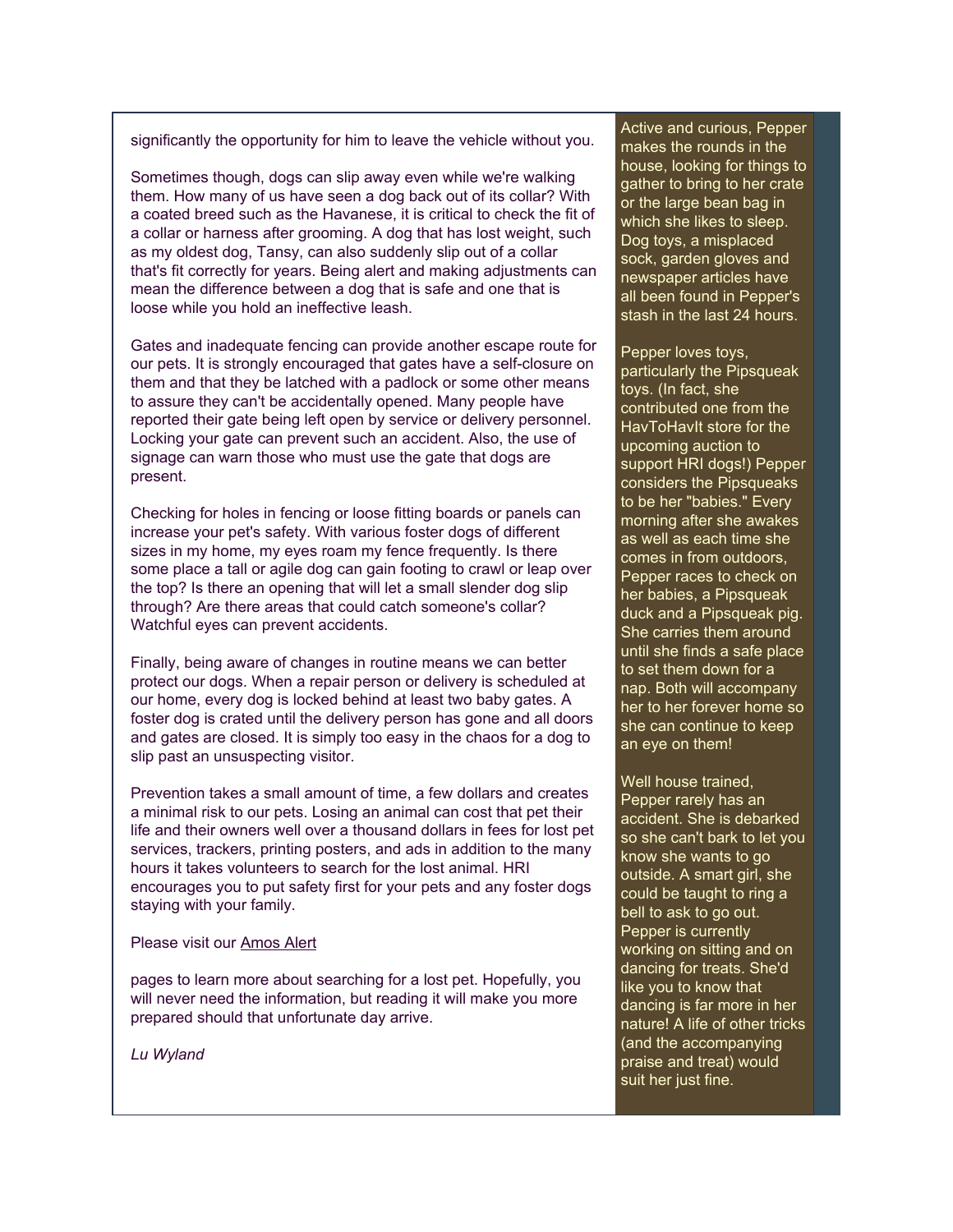# Finding Harriet

Since losing a dog could never happen to us, (we have a loving home with a fenced back yard, never leave our dogs outside alone, and, have had dogs since 1981, after all!), I was unprepared when, on a Friday evening around 7 pm, our recently-adopted



rescue dog, Harriet, ran away. She bolted right out the front door. My husband, who ran after her, lost sight of her approximately seven blocks north of our home. Well-meaning strangers who tried to catch her made things worse. She out-ran and out-maneuvered everyone. The sinking feeling turned to panic when, after searching and calling out to her for several hours, we realized that we would not find her on our own.

#### **A Strategy and a Plan**

Late Friday night, I asked Harriet's two HRI foster moms, Lu Wyland and Charlene Renslow, for help. Anxiety and dread kept not only me awake - by next morning we had a strategy and a plan, taking into consideration the particularities of the neighborhood and terrain, as well as the personality of the dog (an extremely shy former puppy mill dog). Overnight, HRI had mapped the area between our home and where she was last seen, recruited and organized volunteers, and most importantly (as it turned out), created an attractive, eye-catching missing-dog poster. It was unlikely that Harriet would be caught by a stranger. Therefore, getting word and contact info out was crucial. We began by blanketing the entire neighborhood with posters, canvassing doorto-door, and handing flyers and talking to everyone out in the neighborhood. Late Saturday afternoon, the first sighting of Harriet was called in. She was seen Friday evening (after my husband had last seen her), heading back toward home. A second caller saw her later that night, just two blocks from home. There was no further sighting until Sunday afternoon, but these two reports were crucial for the search since they let the ground team concentrate on a much smaller area, closer to home.

#### **Mobilizing the Neighborhood**

Since communication to the search-and-rescue team was coordinated by HRI (from afar), I was freed up to mobilize the neighborhood. We live in a dog-friendly urban neighborhood, and talk to many people on our long, daily walks. Our cute, gentle Harriet is well-known. Once people became aware that she was missing, calls came pouring in from friends and neighbors, as well as total strangers offering to help. Our front porch became the command center for the "neighborhood ground forces"; they combed every street and alley within several blocks from our home, on foot, with or without their dogs, by bicycle or by car, from early

Pepper hates to admit it, but she does have one habit that causes her problems. She is a chewer. While she's very happy to chew on bully sticks, ostrich bones, and Texas toothpicks, she has also been known to chew the arms and legs right off her foster sister's favorite duckie toy and just can't help but try to pull the stuffing out of any stuffed dog bed. (She's fine with blankets and the bean bag chair.) Pepper will also help herself to magazines on the shelf and recently danced on her back legs until she could reach a bag of knitting sitting up on the table. We are grateful she's too short to be a counter cruiser. Even so, her adoptive family will need to continue to work with Pepper on appropriate chewing objects. Pepper has chewed computer and electric cords which is quite dangerous. She continues to work on this habit with her foster family. A commitment to making a secure environment for her is essential while she works through a delayed puppy chew pattern in her life.

Pepper is crate trained and sleeps through the night in her wire crate. She also is comfortable being crated for a few hours when someone isn't home. It keeps her safe and she settles down well, knowing she gets a treat when she goes inside. Pepper is also fed in her crate so she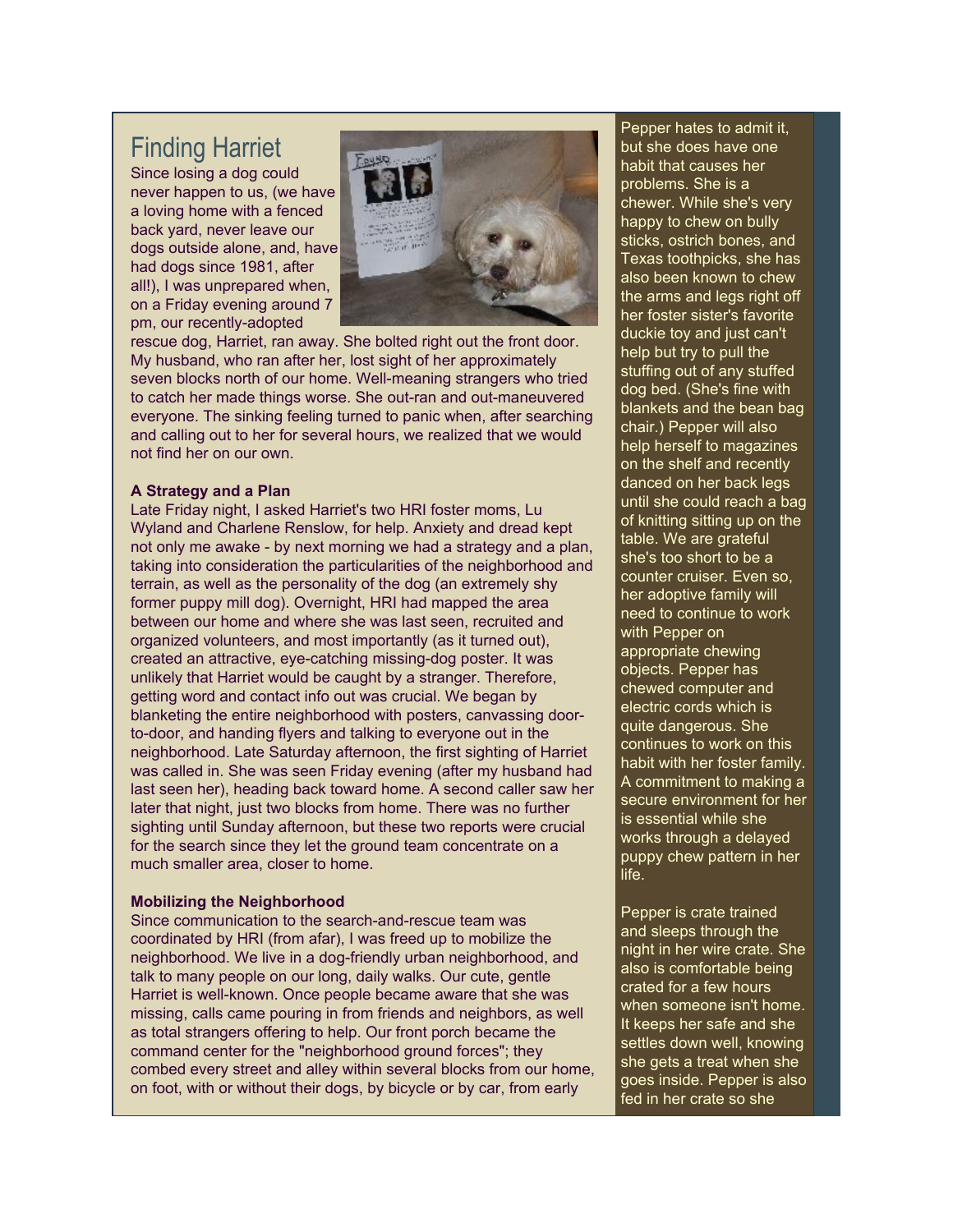#### morning to after midnight.

Sunday afternoon, two girls searching for Harriet, poster in hand, reported having seen her running, just three blocks from our home. There were no more confirmed sightings of her until Tuesday evening after dark when a caller reported seeing a little white dog in her back yard. By the time Heidi, our Havanese to whom Harriet is bonded, and I arrived at the caller's home, Harriet had disappeared. She remained hidden somewhere in the overgrown back yard despite my calling her name --until I let Heidi loose. Within a few moments, Harriet emerged from underneath a bush and came toward her, tail wagging.

Heartfelt thanks, again, to everyone who helped bring Harriet home. We could not have done it without your help!

#### *Gisela Peters*

### **Let the Bidding Begin!**



What do warm Balinese breezes, snuggly doggie coats and a fashionable Fundle have in common? They are all a part of the lure of the [Ninth Annual Online Auction for Havanese Rescue](http://rs6.net/tn.jsp?et=1102773275072&s=2126&e=001UlUg5NMTQzEe5d-6lZ5r7KOIFEAcfnpgDcyrtI4CkMCK3DET399mnzTvNeBJwy7B1-EXgWvU62grVU6OqYGUlwnTOA9oWQtp-SqsJ530dMgv68n6xPZKUJT6t3SyMRbN3fyqRLlgvIvoiKMWvPJM90t7fnxblEyn)

, of course! Laura Cascino, Havanese angel extraordinaire, has, once again taken on the gargantuan task of conducting this muchanticipated event that has raised over \$55,600 for our Havanese in need!

There is still time to email images and descriptions of your new or gently-used items for inclusion in the auction which begins on Halloween, Saturday, October 31 at noon EST. The bidding will continue at a furious pace throughout the first week of November and all bidding will cease at 3:00 pm on Saturday, November 7. Check out the [website](http://rs6.net/tn.jsp?et=1102773275072&s=2126&e=001UlUg5NMTQzEe5d-6lZ5r7KOIFEAcfnpgDcyrtI4CkMCK3DET399mnzTvNeBJwy7B1-EXgWvU62grVU6OqYGUlwnTOA9oWQtp-SqsJ530dMgv68n6xPZKUJT6t3SyMRbN3fyqRLlgvIvoiKMWvPJM90t7fnxblEyn)

to see the pages and pages of wonderful items being offered.

So, bid early, bid often and remember.....every single penny of this

#### associates it with good things.

If you've ever hoped for a dog that's sweet and sparkly as the sprinkles on a sugar cookie, Pepper is waiting for you. You can read more about her at her [website listing](http://rs6.net/tn.jsp?et=1102773275072&s=2126&e=001UlUg5NMTQzE4d-KkbaDWKgQRXOyuPNzW7I2USCrPf_M8dDhdHKo8Gjhqq4km5qdCenNSM3EE20kmOlzKjSjIJiTNRfy4n8FSg4wB9isObKBcZ1mnyl9paEzKYKxpHuHsCYIEXz2G2mBDSMS6Z6mcyS30Iw7aZiMspTqjh1Uv_vuDj5xps9iKN8nzL32coQKyRwCpTIIIMhbznFKW1-FQmXdYj9-2YKmCEZnZ4f-lTTUThg9z5EX34UqjNToPbcmbdmziMpuoazfhIPDn8R0rm7HEQR5bRkBH)

## **2010 Rescue Quilt!**



**Attention needlework enthusiasts! Announcing sign ups for the 2010 Havanese Rescue Quilt.**

As you may know, the annual rescue quilt raises needed funds for our rescue dogs. The monies collected help to pay for medical expenses to get our little guys ready for their forever homes.

The project needs your help. Please visit the Havanese Rescue Quilt Group, join us and consider signing up for a square this year. Once you sign up, instructions for completing your block, as well as samples of the sashing (border) fabric and backing fabric will be sent to you. At that point, you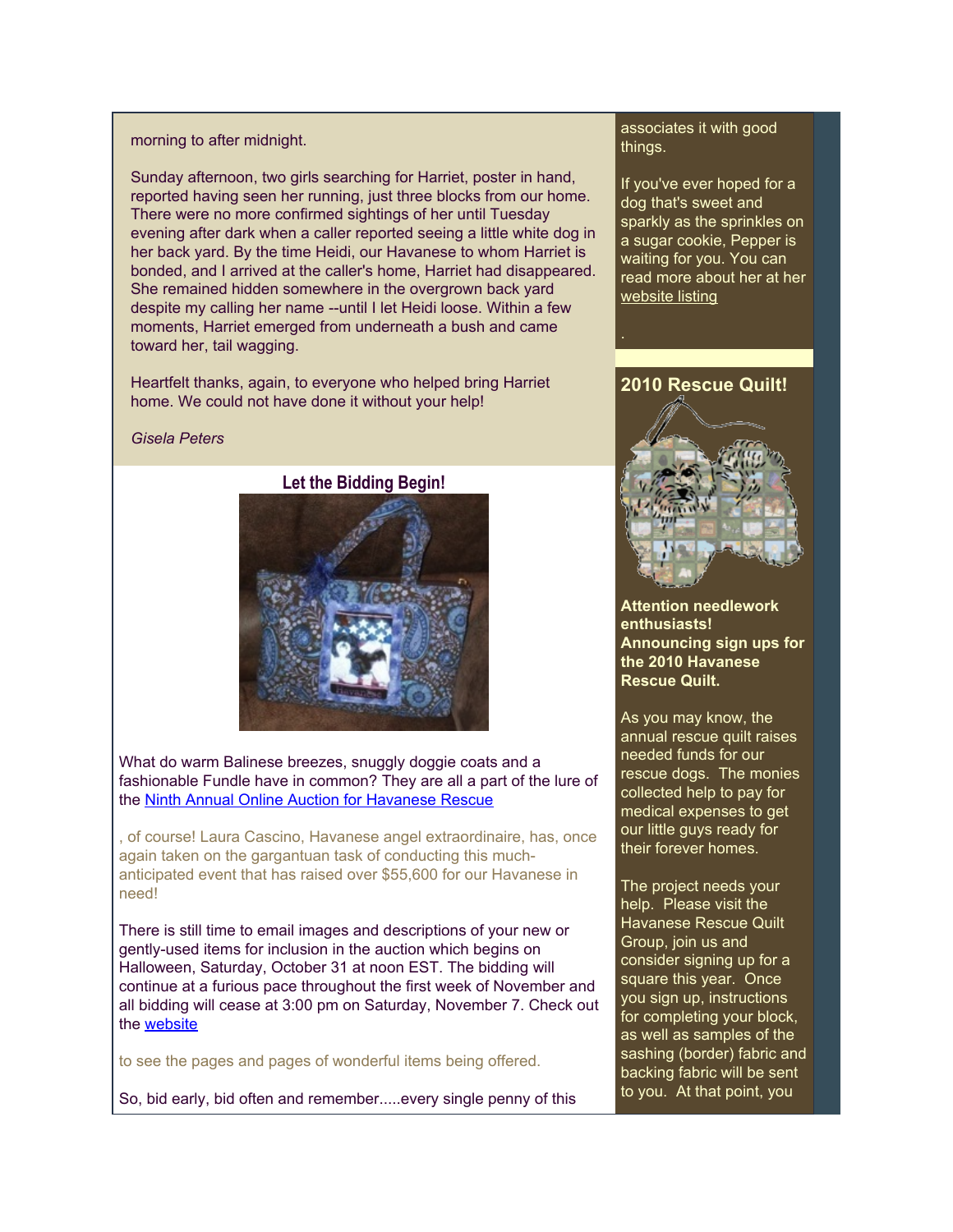auction goes to the dogs of HRI as all items are donated and mailed by their donors to winning bidders. It really is all about the dogs!

PS Just a bit of advice from Laura for those of you who might be firsttimers. "Please remember, the process is not automated. The bids come rushing in during the last five to 10 minutes on the final day and it takes time to read the emails, add names and high bids to my spreadsheet, and update the website. It may take up to an hour after the auction ends to work my way through all the bids. The best bidding strategy is this: If you are really intent on winning an item, submit your final bid for the most you would like to spend on the item, rather than waiting and watching to see if the high bid information changes on the website in the final minutes."

"Also, for those who will be at dog shows, or, for any reason won't have access to email or the auction website on the last day, I'm happy to act as proxy and bid on your behalf. All you need to do is to send me an email with the item number/description and the dollar limit you would like to bid. I will increase the bidding by \$2 until I reach your limit."

#### **HavToHavIt General Store 1st Anniversary Sale & Giveaway**



**Havy Last Week of our First Anniversary to us! Havy Last Week of our First Anniversary to you!**

The girlz of the [HavToHavIt General Store](http://rs6.net/tn.jsp?et=1102773275072&s=2126&e=001UlUg5NMTQzGehKS2O2SCsNGfwqZEpoyscmWdC7KJtZRKX6Ry4YXWVnJFwuE37AQDucy9wW6kx0Xd6fm56YHUwQ6ZZhPHMZIN6RVYm-QoayozsSSOShNg2w==)

have saved the best for last! This week only (October 24-31) Mike McCartney shirts and hats are all 20% off. With the holidays rapidly approaching what better gift than a T-shirt, sweatshirt, or hat from our most popular line? From the Hav Coming and Going, to Poochie, and Havanese Dance, Mike captures the playfulness and loving spirit of the Havanese in his whimsical designs. The prize for this final week is a McCartney sweatshirt with a retail value of \$42. Just buy any McCartney item to enter.

#### The [PawItForward](http://rs6.net/tn.jsp?et=1102773275072&s=2126&e=001UlUg5NMTQzF1EP-CfINxiPSNl3zffyZf9GX2YDDbkBAXvomVUya7kkylsSP-i10RAfZxJBPW0FDHPgGGJOq9XjcEbuCN6BvGXNWWcrXuRqUJNcYM_0aH2Qw7BFO00APll_UGwTR3bNYoS4LXtWphjcf0ad8oQApiFWzjldoWYlNPtw54VR-DiWhlCJik4J17GNoJM4jFXMG3TUIc-lBPWTWydnWlXRyLSXvuih-_WjI=)

campaign continues. Consider buying a toy or harness for one of our rescues at a reduced cost. From the pups of HRI, a huge thank you to each and every one of you for your support of HRI and the H2HIt General Store!

can start designing your block and choosing your fabrics to coordinate with the theme. So far, we have 13 volunteers signed up. There are 24 blocks available so 11 more volunteers are needed.

This year's theme is Havanese and Friends, celebrating all the friendships that Havanese naturally encourage in their lives. Your block could depict your Multiple Havanese Syndrome (You can't have just one.) or other animals and people in your Havanese's life. Whatever your imagination inspires that follows the general theme will be a welcome addition to the project.

To join, please visit the [Yahoo Group](http://rs6.net/tn.jsp?et=1102773275072&s=2126&e=001UlUg5NMTQzGHw7pg4T4oV_EWRcXwY-H8FnU2oRHPpp8FpkcKV-kF_ozAs5QUG2AWg0Loc9Sb48qvmzF29Kv9-erYcDyBXoblP0jdThHKwVrVDq104iphGN4d53ikuEGvmn8u2olwNOByHnws0WwbRjR7dDZjlxn1)

for the project.

Once you have joined the group, please click on the word Database in the left hand column and look for the 2010 Havanese and Friends Quilt Sign Ups link in the list, then click on that link to sign up.

Thank you for your creativity and help with the project!

*Paula McClain*

Join Our Mailing List!

**Quick Links** [Beautiful videos of HRI](http://rs6.net/tn.jsp?et=1102773275072&s=2126&e=001UlUg5NMTQzG3p8v040jjyCQqn_vpy7DFIkqjHhkNjM5r41GeuWYOSOerpAJIYD4cCz5f8eaEPMPIO0EUITyrdB17sX0kPDhbjAXmTldMQg7LS1_aj4vdNq5Qac8TGtyUHLyZUj0sXmWMbdvybcMEySZ7n8gLLtiOMP9p9nQg8gPmzcQZFIDr-0oW4o2cbY7pWz4QRq-it2_1eLToa1DfLRr6ldJFl5nI) [rescue dogs](http://rs6.net/tn.jsp?et=1102773275072&s=2126&e=001UlUg5NMTQzG3p8v040jjyCQqn_vpy7DFIkqjHhkNjM5r41GeuWYOSOerpAJIYD4cCz5f8eaEPMPIO0EUITyrdB17sX0kPDhbjAXmTldMQg7LS1_aj4vdNq5Qac8TGtyUHLyZUj0sXmWMbdvybcMEySZ7n8gLLtiOMP9p9nQg8gPmzcQZFIDr-0oW4o2cbY7pWz4QRq-it2_1eLToa1DfLRr6ldJFl5nI)